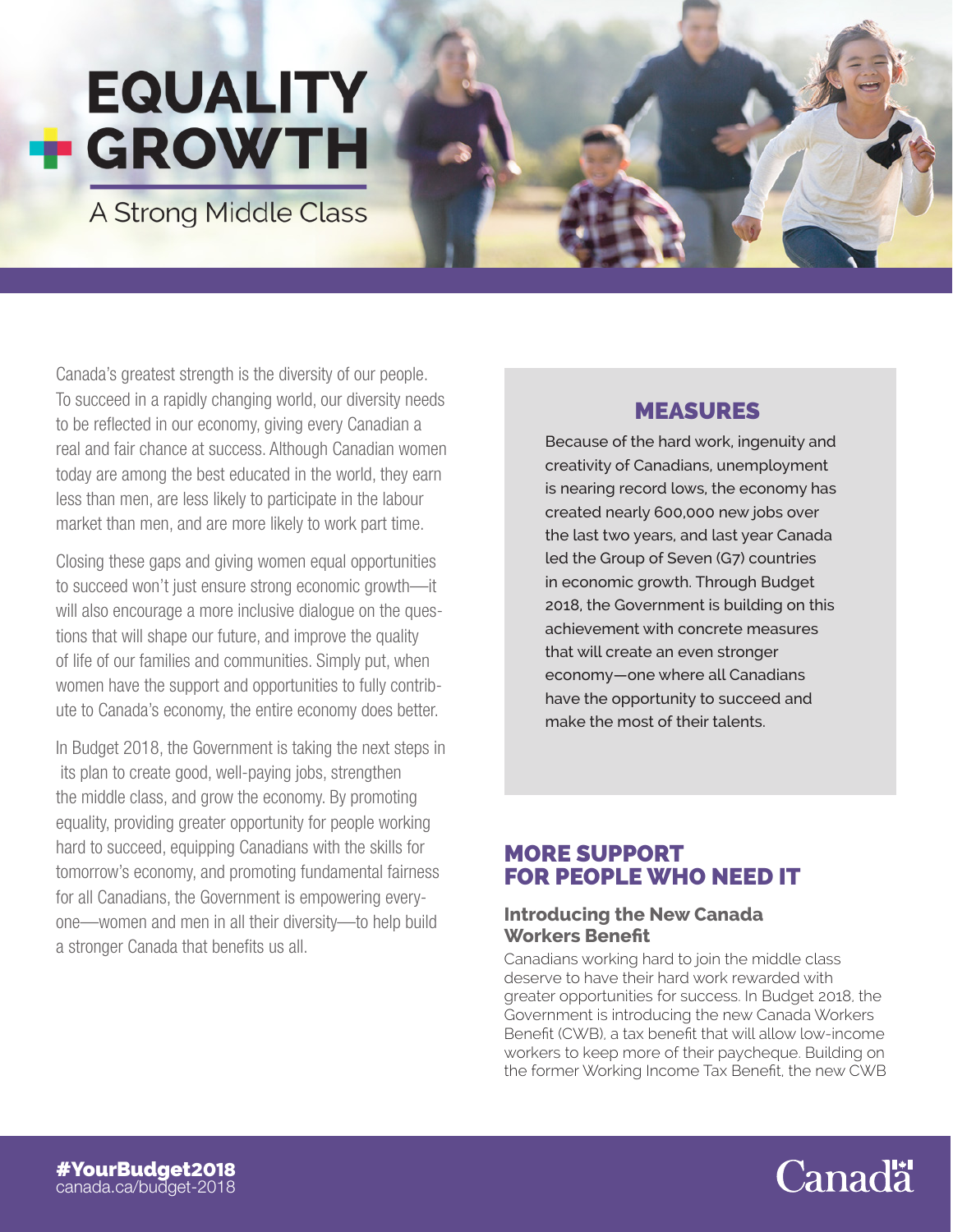# EQUALITY + GROWTH

will encourage more people to join the workforce, and offer real help to more than two million Canadians who are working hard to join the middle class, raising around 70,000 Canadians out of poverty. Starting in 2019, the CWB will increase both maximum benefits and the income level at which the benefit is phased out. As a result, a low-income worker earning \$15,000 would receive up to almost \$500 more from the CWB in 2019 than in 2018 to invest in the things that are important to them. Everyone who can benefit from the new CWB will benefit when they file their taxes. As a result, an estimated 300,000 additional low-income workers will receive the new CWB for the 2019 tax year. Combined with previous enhancements, the Government is investing almost \$1 billion in new funding per year in helping low-income workers get ahead.

### **Strengthening the Canada Child Benefit**

By giving more help to the families that need it most, including a large number of families led by single mothers, the Canada Child Benefit (CCB) is helping them invest in the things that give children a good start in life—like a safe place to live, healthy food, music lessons or sports camps. Over 3.3 million families are receiving more than \$23 billion in annual CCB payments. A single mom of two children aged 5 and 8 with a net income of \$35,000 in 2016 is receiving \$11,125 in tax-free CCB payments in the 2017–18 benefit year—\$3,535 more than she would have received under the previous child benefit system. Overall, single mothers are receiving roughly \$1.8 billion more in benefits annually under the CCB. With this support, the CCB has helped lift hundreds of thousands of children out of poverty. As announced in the 2017 Fall Economic Statement, the Government will strengthen the CCB to make sure it keeps up with the rising cost of living, starting in July 2018.

#### **Improving Access to the Canada Child Benefit and Other Benefits for Indigenous Communities**

Through Budget 2018, the Government is taking action to help ensure that everyone who qualifies for support receives it. The Government recognizes that Indigenous communities—and in particular remote and northern Indigenous communities—face distinct barriers to accessing federal benefits such as the CCB. To close this gap, with Budget 2018 the Government will expand outreach efforts to all on-reserve, remote

and northern Indigenous communities, and pilot outreach activities for urban Indigenous communities, so that Indigenous Peoples are better able to access the full range of federal social benefits, including the CCB.

### ADDRESSING THE GENDER WAGE GAP

Today, women earn 31 per cent less than men on an annual basis, and on average about 12 per cent less in the hourly wage paid for full-time work. Studies show that by closing the wage gap between women and men, Canada's economic growth would jump significantly. Through Budget 2018, the Government of Canada is leading by example and putting in place measures to address the gender wage gap by shining a light on pay practices in the federally regulated sector and moving forward with a proactive pay equity regime that will be tabled later this fall. This robust pay equity regime will cover businesses and organizations operating within the federally regulated sector, applying to around 1.2 million individuals. It will include strong oversight and enforcement, require regular maintenance, and take an innovative approach to ensure that on average, women and men receive the same pay for work of equal value.

## A NEW PARENTAL SHARING BENEFIT

For many Canadians, being a parent and raising a family is the most important part of their lives. Employment Insurance (EI) maternity and parental benefits offer vital income support to parents during the critical period in early childhood when they need to take time off work to care for their children. Through Budget 2018, the Government is proposing a new EI Parental Sharing Benefit to support equality in the home and the workplace by providing an additional five weeks of benefits when both parents agree to share parental leave. This measure would also provide greater flexibility—particularly for mothers—to return to work sooner, if they so choose, knowing their family has the support they need.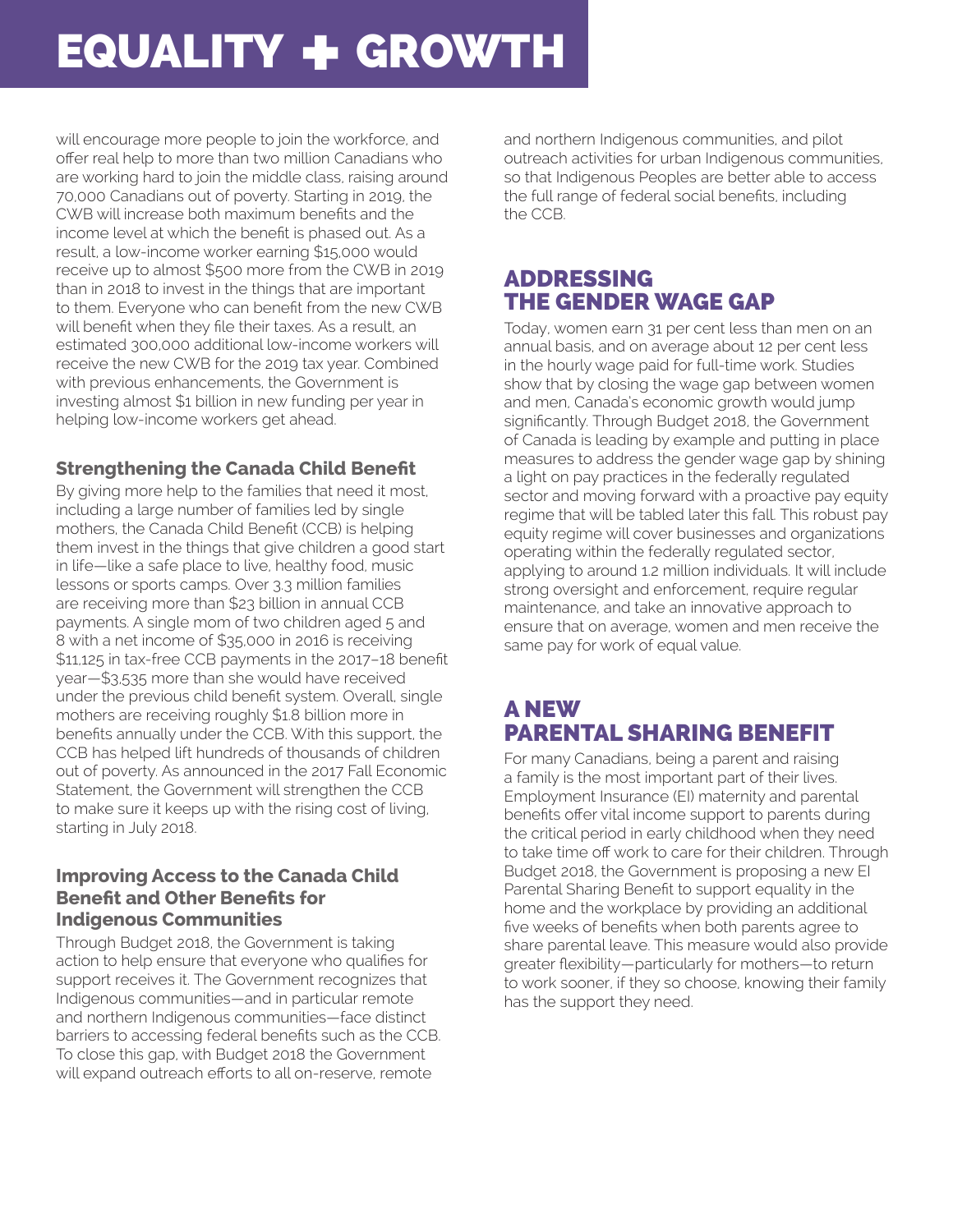# EQUALITY + GROWTH

#### **EI PARENTAL SHARING BENEFIT**



#### **EXTENDED PARENTAL BENEFITS**

Equivalent rules would apply to El extended parental benefits with 61 weeks as the limit for one parent and up to 69 weeks available in total (paid at 33% of average weekly earnings).

## A NEW GENDER RESULTS FRAMEWORK

To better support equality of opportunity, the Government is introducing a new Gender Results Framework to guide future decision-making and to measure our progress in fostering an economy that works for everyone. The Framework has shaped a broad package of new investments in Budget 2018 that better support women and girls, remove barriers to their success and empower them with the skills, education and resources to fully realize their potential.

### SKILLS FOR TOMORROW'S ECONOMY

Canadians are adapting to our rapidly evolving economy by embracing learning as a lifelong commitment. The Government is supporting their efforts by ensuring they have the resources they need to prepare for, find and keep good jobs. Through Budget 2018, the Government is doubling the work placements for youth through the Canada Summer Jobs program in 2019–20, providing new funding to modernize the Youth Employment Strategy, and introducing a new Apprenticeship Incentive Grant for Women, a five-year pilot project providing up to \$6,000 over two years to women entering maledominated Red Seal trades. This, in combination with the Apprenticeship Completion Grant, will provide up to \$8,000 to women completing their apprenticeship training in those often betterpaid trades. Underrepresented groups, including women, Indigenous peoples, persons with disabilities, members of visible minorities and newcomers, would also benefit from a new Pre-Apprenticeship Program that would help them explore the trades, gain work experience, make informed career choices and develop the skills needed to succeed.

### MAKING EMPLOYMENT INSURANCE MORE RESPONSIVE AND EFFECTIVE

The Employment Insurance (EI) program is an important source of support for Canadian workers, providing temporary income to people who have lost their job or have to be absent from work for an extended period of time. In addition to the new EI Parental Sharing Benefit, Budget 2018 proposes a number of measures to ensure EI is there to help Canadians when they need it most. The Government will extend Working While on Claim provisions to maternity and sickness benefits so that mothers and those dealing with an illness or injury have greater flexibility to stage their return to work and keep more of their EI benefits. The Government will also work with key provinces to help workers in seasonal industries most affected by fluctuations in eligibility for EI from year to year and who are unable to find alternative employment in between seasons. This will take the form of both short-term support starting in 2017–18, as well as pilot projects that will be developed and implemented in partnership with provinces over the next two years.